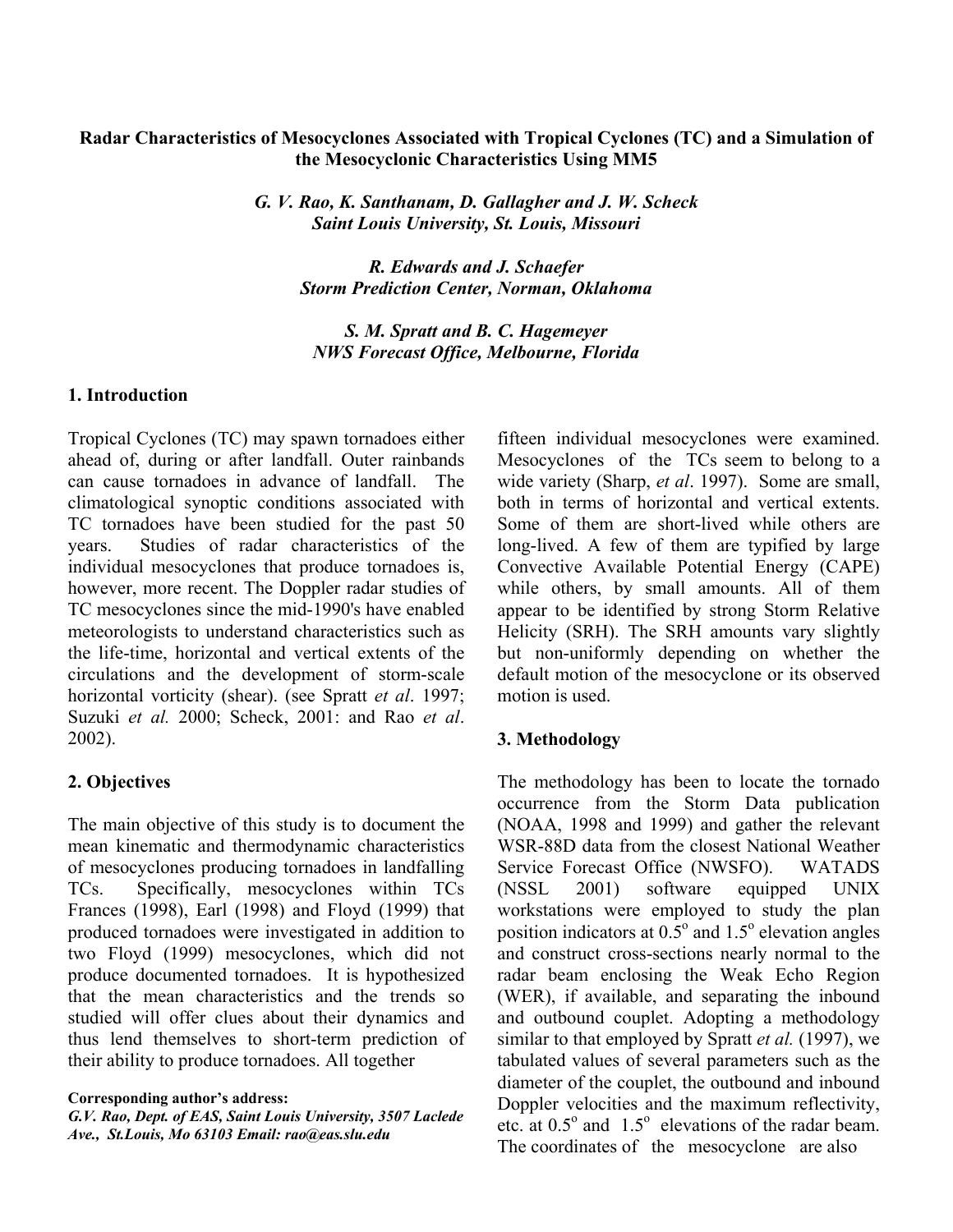tabulated with time, enabling the derivation of the observed mesocyclone translation. Over the life-time of each mesocyclone at least 12 such observational data pieces were developed. However, the tables in section 4 below contain only a restricted (15 minute) sample relating to Floyd (1999) including the radar volume scans immediately prior to, during and after the time of the reported tornadoes.

# **4. Floyd (1999) Mesocyclones**

Details of the mesocyclones (Radar Site: Morehead City, KMHX) that produced tornadoes on 15 September 1999 in North Carolina are shown below:

- a. Onslow County at 2011 UTC- F1 damage (Meso-A)
- b. Pamlico County at 2011 UTC -F0 damage (Meso-B)
- c. Emerald County at 2041 UTC- F2 damage (Meso-C)
- d. Carteret County at 2155 UTC-F0 damage (Meso-D)

The following non -tornadic mesocyclones (Radar site: Morehead City, KMHX) were studied:

- a. Carteret County at 2020-2050 UTC (Meso-E)
- b. Carteret County at 2200-2241 UTC (Meso-F)

#### **Table 1**

| Meso-<br>cyclones | Range | $V_{OUT}$<br>(m/s) | $V_{IN}$<br>(m/s) | $V_{R}$<br>(m/s) | DIA<br>(km) | <b>SHEAR</b><br>$(s - )$ |
|-------------------|-------|--------------------|-------------------|------------------|-------------|--------------------------|
| Meso-A            | 31    | 8                  | -12               | 10               | 2.83        | 0.007                    |
| Meso-B            | 37    | $-3.5$             | -28               | 12.5             | 1.88        | 0.013                    |
| Meso-C            | 15    | 16                 | 0.5               | 8.25             |             | 0.002                    |
| Meso-D            | 11    | 5.5                | -6                | 5.75             | 1.2         | 0.008                    |

Table 1 shows the radar features of Tornadic mesocyclones in Floyd (1999) based at  $0.5^{\circ}$ elevation angle at the time of tornado touchdown (corresponding times are given above). The diameter shows variation and the shears are significant as discussed in Spratt., *et al*. (1997).

| m<br>Η<br>ı<br>л |  |
|------------------|--|
|------------------|--|

|          | $\rm V_{\rm OUT}$ | $\rm V_{IN}$ | $V_{R}$ | DIA   | <b>SHEAR</b> |
|----------|-------------------|--------------|---------|-------|--------------|
| Meso-    | (m/s)             | (m/s)        | (m/s)   | (km)  | -1<br>(s     |
| cyclones |                   |              |         |       |              |
| Meso-A   | 12                | $-12$        | 12      | 2.66  | 0.008        |
| Meso-B   | $-3.5$            | $-23$        | 9.75    | 1.461 | 0.013        |
| Meso-C   | 12                | 1.5          | 5.25    | 4.2   | 0.002        |
| Meso-D   | 6.5               | $-7.5$       |         | 2.30  | 0.006        |

Table 2 shows the radar characteristics of the Tornadic mesocyclones at  $1.5^\circ$  elevation angle at the time of Tornado touchdown. The diameter shows some decrease from  $0.5^{\circ}$  elevation.

#### **Table 3**

| Meso-<br>cyclones | Range | $\rm V_{\rm OUT}$<br>(m/s) | $\rm V_{IN}$<br>(m/s) | $V_{R}$<br>(m/s) | DIA<br>(km) | <b>SHEAR</b><br>(s |
|-------------------|-------|----------------------------|-----------------------|------------------|-------------|--------------------|
| Meso-E            | 18.2  | 4.5                        | $-18$                 | 12               | 2.34        | 0.01               |
| Meso-F            | 40    | 13                         | $-8.5$                | 11.25            | 1.78        | 0.01               |

Table 3 shows the radar features of non-Tornadic mesocyclones when they are close to radar in Floyd at  $0.5^\circ$  elevation angle at 2036 and 2211 UTC respectively. The shears are similar in magnitude to that of tornado bearing mesocyclones.

#### **Table 4**

| Meso-<br>cyclones | $\rm V_{OUT}$<br>(m/s) | $\rm V_{IN}$<br>(m/s) | $\rm V_R$<br>(m/s) | DIA<br>(km) | <b>SHEAR</b><br>(s |
|-------------------|------------------------|-----------------------|--------------------|-------------|--------------------|
| Meso-E            | 9.5                    | $-13.5$               | 15.25              |             | 0.01               |
| Meso-F            | 13.5                   | -14                   | 13.75              | 1.3         | 0.02               |

Table 4 shows the radar characteristics of the nontornadic mesocyclones at  $1.5^\circ$  elevation angle for the corresponding times above.

#### **Table 5**

| Range | V out<br>(m/s) | / IN<br>(m/s)                     | V)<br>VR<br>(m/s) | DIA<br>(km) | <b>SHEAR</b><br>- 1<br>(s |
|-------|----------------|-----------------------------------|-------------------|-------------|---------------------------|
| 65.1  | .48<br>11      | 14.25<br>$\overline{\phantom{0}}$ | 13.23             | .05<br>6.   | .006                      |

#### **Table 6**

| V out<br>(m/s) | V in<br>(m/s) | V R<br>(m/s) | <b>DIA</b><br>(km) | <b>SHEAR</b><br>- 1<br>(s |
|----------------|---------------|--------------|--------------------|---------------------------|
| 12.48          | $-13.09$      | 12.85        | 6.93               | 0.004                     |

Tables 5 and 6 show the mean characteristics revealed by the tornadic mesocyclones at  $0.5^\circ$  and 1.5<sup>o</sup> elevation angle respectively. The diameter shows a small increase at  $1.5^{\circ}$  elevation. The above mean includes mesocyclones from TC Earl (1998) and TC Frances (1998) as well (Radar sites: Tampa, KTBW; Charleston, KCAE; Fort Polk, KPOE).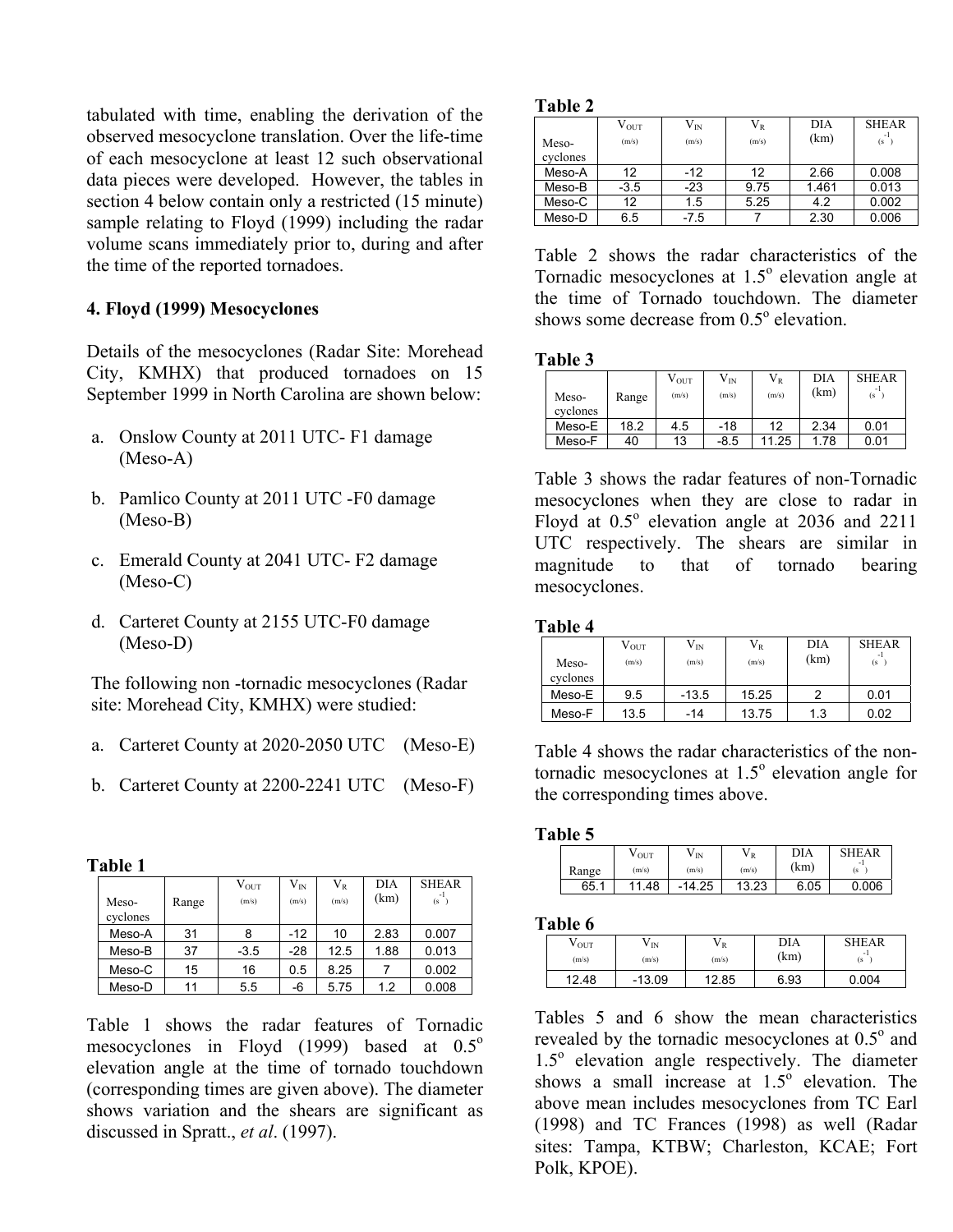**Table 7** 

| Range | ${\rm v_{\rm\,}}$<br>(m/s) | V <sub>IN</sub><br>(m/s) | $V_{R}$<br>(m/s) | DIA<br>(km) | <b>SHEAR</b><br>(s) |
|-------|----------------------------|--------------------------|------------------|-------------|---------------------|
| 26.43 | 7.625                      | $-14.75$                 | 10               | 2.503       | 0.0085              |

**Table 8** 

| V OUT<br>(m/s) | V IN<br>(m/s)                  | ΥR<br>(m/s) | DIA<br>(km) | <b>SHEAR</b><br>- 1<br>(s |
|----------------|--------------------------------|-------------|-------------|---------------------------|
| 12.88          | 14<br>$\overline{\phantom{a}}$ | 12<br>. ت   | 2.163       | 0.013                     |

Tables 7 and 8 show the mean (entire life) characteristics revealed by the non-tornadic mesocyclones at  $0.5^{\circ}$  and  $1.5^{\circ}$  elevation angles respectively.

#### **5. Storm Relative Helicity (SRH) Comparison**

Table 9 shows storm relative helicity (SRH) with respect to default and observed motions of mesocyclones. Default storm motion is simply  $30^{\circ}$ to the right and 75% the strength of the mean wind between 0-6 km. The observed movements are faster and the directions more backed than the default motions, resulting in smaller SRH. Table 9 shows the SRH for mean and observed motions for the Floyd (1999) case. Meso-F did not produce any tornadoes and shows much less SRH for observed motion compared to default. This is an important deduction.

| г<br>н<br>п |  |  |
|-------------|--|--|
|             |  |  |

| <b>Time</b> | <b>Observed</b> | <b>SRH</b> for | <b>Default</b> | <b>SRH</b> |
|-------------|-----------------|----------------|----------------|------------|
| UTC         | <b>Motions</b>  | observed       | <b>Motions</b> | for        |
|             | Degrees         | motions        | Degrees        | default    |
|             | /knots          | $0-3$ km       | /knots         | motions    |
|             |                 | J/kg           |                | J/kg       |
| Meso-A      | 121.92          | 222            | 148/28         | 329        |
|             | /35.5           |                |                |            |
| Meso -B     | 128             |                | 148/28         | 329        |
|             | /31.87          | 253            |                |            |
| $Meso - C$  | 123.3           | 253            | 148/28         | 329        |
|             | /52.9           |                |                |            |
| Meso-D      | 118.9           | 205            | 148/28         | 329        |
|             | /33.39          |                |                |            |
| Meso-F      | 109.3           | 120            | 148/28         | 329        |
|             | /55.5           |                |                |            |

#### **6. PPI and Vertical Cross sections**

An example of PPI at  $0.5^{\circ}$  elevation is shown in Figure 1. Of interest is the storm (Meso-A) shown 30 km south-southwest of the radar center. A fourpanel display of a reflectivity PPI, a Doppler wind PPI and vertical cross-sections of reflectivity and storm relative velocity are shown in Figure 2.



Fig. 1 Doppler radar PPI at  $0.5^{\circ}$  elevation from Morehead city, NC reveals strong storms south southwest of KMHX 2011 UTC, 15 Sept 1999. The cross sections of this storm are shown below.



Fig. 2 Morehead City, NC (KMHX) WSR-88D imagery showing a four panel display comprising of a) top left, reflectivity, b) top right, storm relative velocity, where red colors show motion away from the radar and green colors show motion towards the radar, c) bottom left, the vertical cross-section, along AA', of reflectivity, and d) bottom right, the vertical cross-section, along AA', of storm-relative radial velocity of the cell at 2011 UTC 15 September 1999, which was responsible for the F0 tornado in Onslow County, NC.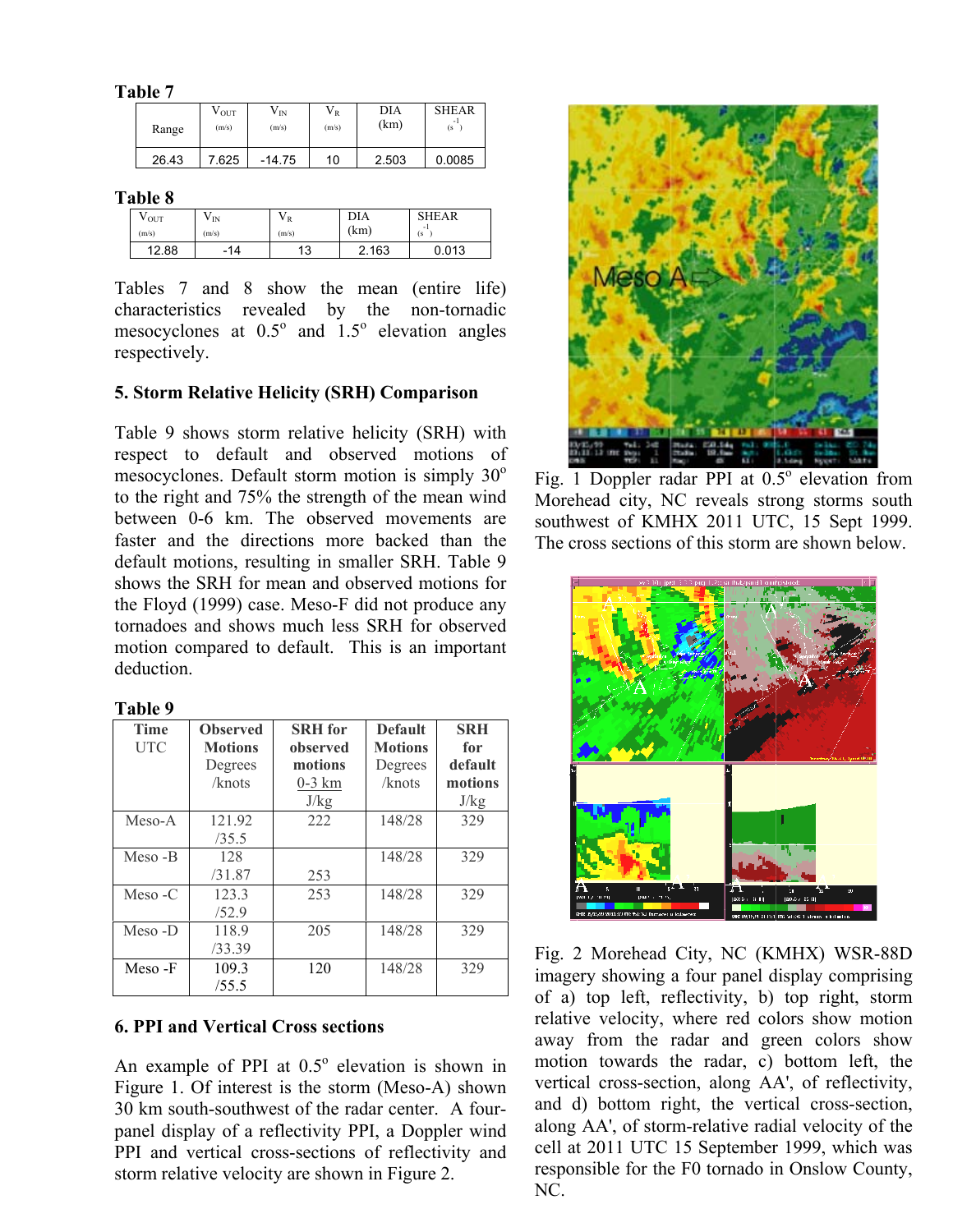### **7. Simulations**

So far we have simulated (Gallagher, 2002) using MM5 the mesoscale features of the mesocyclones that were produced by TC Earl in September 1998 in Florida, in the vicinity of Tampa and in South Carolina, in the vicinity of Charleston. The vertical component of vorticity at 925 mb served to identify the mesocyclones. These will be discussed at the conference. The simulations of the vertical component of vorticity and convergence fields at 925 mb agreed in time and in space with the positions of reported tornadoes.

## **8. Conclusions**

The following conclusions were drawn based on the full sample of 15 pieces of data from three TCs.

a. Mesocyclones were produced in the right front quadrant of the TC at a mean angle of  $56^\circ$ .

b. The mean duration of the tornadic mesocyclone was 75 minutes significantly higher than the nontornadic one which was 40 minutes.

c. Mean diameter and shear values were found to be nearly the same for both tornadic and nontornadic mesocyclone cases.

d. The mean diameter of the mesocyclone at  $0.5^{\circ}$ elevation (nearly 570 m above ground) was 6.05 km while at  $1.5^{\circ}$  elevation (nearly 1.7 km above ground) the mean diameter was 6.92 km. This shows that the mesocyclone was slightly wider at a higher elevation.

e. The depth of the mesocyclones in Floyd (1999) varied between 3 and 3.5 km. According to Hodanish *et al*. (1997)., the average depth of TC tornadic mesocyclones was 3 km with none exceeding 4.4 km for TC Josephine (1996), TC Opal (1995), TC Erin (1995) and TC Gordon (1994).

f. The mean lateral shear at 570 m was  $0.006 \text{ s}^{-1}$ while at 1.7 km it was  $0.004$  s<sup>-1</sup>. This shows that the shear decreased at a higher elevation. Shear value at the time of tornado occurrence was higher and offer itself as a valuable parameter for warning purposes.

g. SRH is an important parameter for the forecasting of tornadoes (Sharp *et al*. 2002) as the non-tornadic mesocyclone showed a low value of SRH for the observed storm motion. Non tornadic cases will be extended to cover a broader sample.

## *Acknowledgements.*

*This research was sponsored by the UCAR-COMET Partners grant. SO2 – 32807* 

## **References**

Gallagher, D.G., 2002: Low-level structures of environments bearing mesocyclones with tornadoes spawned by Tropical Cyclone Earl (1998) as revealed by MM5 integrations*, M.S. Thesis,* Dept. of Earth and Atmos, Sci., Saint Louis University, 137 pp

Hodanish, S.J., S.M. Spratt and D.W., Sharp, 1997: WSR-88D Characteristics of Tornado-Producing Convective Cells Associated with Tropical Cyclone, Preprints*, 22nd Conference on Hurricanes and Tropical Meteorology, Amer. Meteor. Soc.,* Ft. Collins, CO, 675-676 pp.

NOAA, National Oceanic and Atmospheric Administration, 1998: *Storm Data*, 40, 165 pp.

\_\_\_\_\_\_\_\_\_\_\_\_\_\_, 1999: *Storm Data*, 41, 156 pp.

Rao, G.V., J.W.Scheck, R.Edwards, 2002: Radar derived structures of tornadic mesocyclones from Tropical Cyclone (TC) Frances (1998) in Texas and Louisiana. Preprints, *25th Conference on Hurricanes and Tropical Meteorology*, San Diego, California, Amer. Meteor. Soc, 617-618 pp.

Scheck, J.W., 2001: A WSR-88D study of tornadic mesocyclones embedded in tropical cyclones Danny 1997, Earl 1998, and Frances 1998. *M.S. thesis,* Dept. of Earth and Atmospheric Sciences, Saint Louis University, 91 pp.